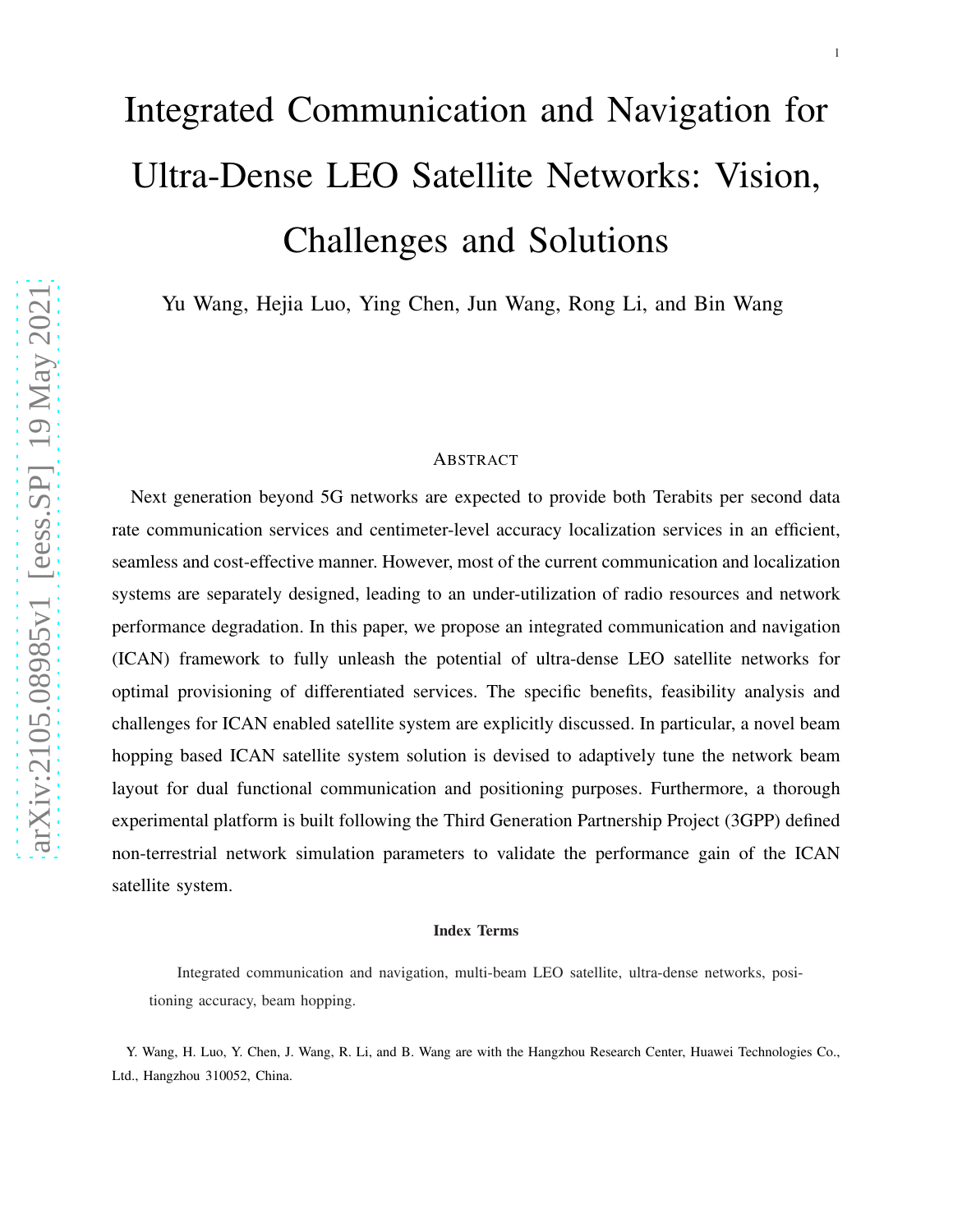# I. INTRODUCTION

Accommodating ubiquitous connectivity and high data rate communication services is one of the main goals for communication networks. To complement this goal, satellite communication has gained a renewed upsurge in the New Space era [\[1\]](#page-13-0) due to its ability to provide global wireless coverage and continuous service guarantee especially in scenarios not optimally supported by terrestrial infrastructures. In particular, a new work item has recently been initialized by the Third Generation Partnership Project (3GPP) to study a set of necessary adaptations enabling the operation of 5G New Radio (NR) protocol in non-terrestrial network (NTN) with a first priority on satellite access [\[2\]](#page-13-1). In the NTN context, compared with conventional geostationary earth orbit (GEO) and medium earth orbit (MEO), low earth orbit (LEO) based satellite networks stand out as a promising solution considering the lower propagation delay, power consumption and launch cost. As such, numerous companies have announced ambitious plans to provide broadband Internet access over the globe by deploying LEO satellite mega-constellations, e.g., Oneweb, Kuiper and Starlink [\[3\]](#page-13-2).

In parallel to legacy communication services, the rapid proliferation of location-based services, e.g., smart transportation, augmented reality and autonomous driving, brings great value-added opportunities to communication networks. In this regard, it is much anticipated to provide high precision positioning and navigation<sup>[1](#page-1-0)</sup> information through communication networks [\[4\]](#page-13-3). As specified by NR Release-16, a positioning accuracy of 3-meter within 1 second end to end latency should be achieved for commercial use cases [\[5\]](#page-13-4), and subsequent releases are expected to further targeting sub-meter accuracy and millisecond level lower latency. To circumvent this issue, the vision of integrated communication and navigation (ICAN) is proposed to fully reap the benefits of next generation wireless networks [\[6\]](#page-13-5), [\[7\]](#page-13-6). With ICAN, it becomes possible to exploit co-design and optimization of communication and localization aspects for best utilization of shared network infrastructures and radio resources.

Specifically, in ultra-dense LEO satellite networks, the ICAN paradigm exhibits some distinct advantages, such as navigation improvement with stronger signal strength and better network geometry, and user equipment (UE) self-localization enhanced network access and mobility management. To the authors' best knowledge, this is the first in-depth study on applying ICAN

<span id="page-1-0"></span><sup>&</sup>lt;sup>1</sup>Navigation can be considered as a set of continuous and dynamic positioning/localization procedures. In this paper, we use navigation and positioning/localization interchangeably when no ambiguity occurs.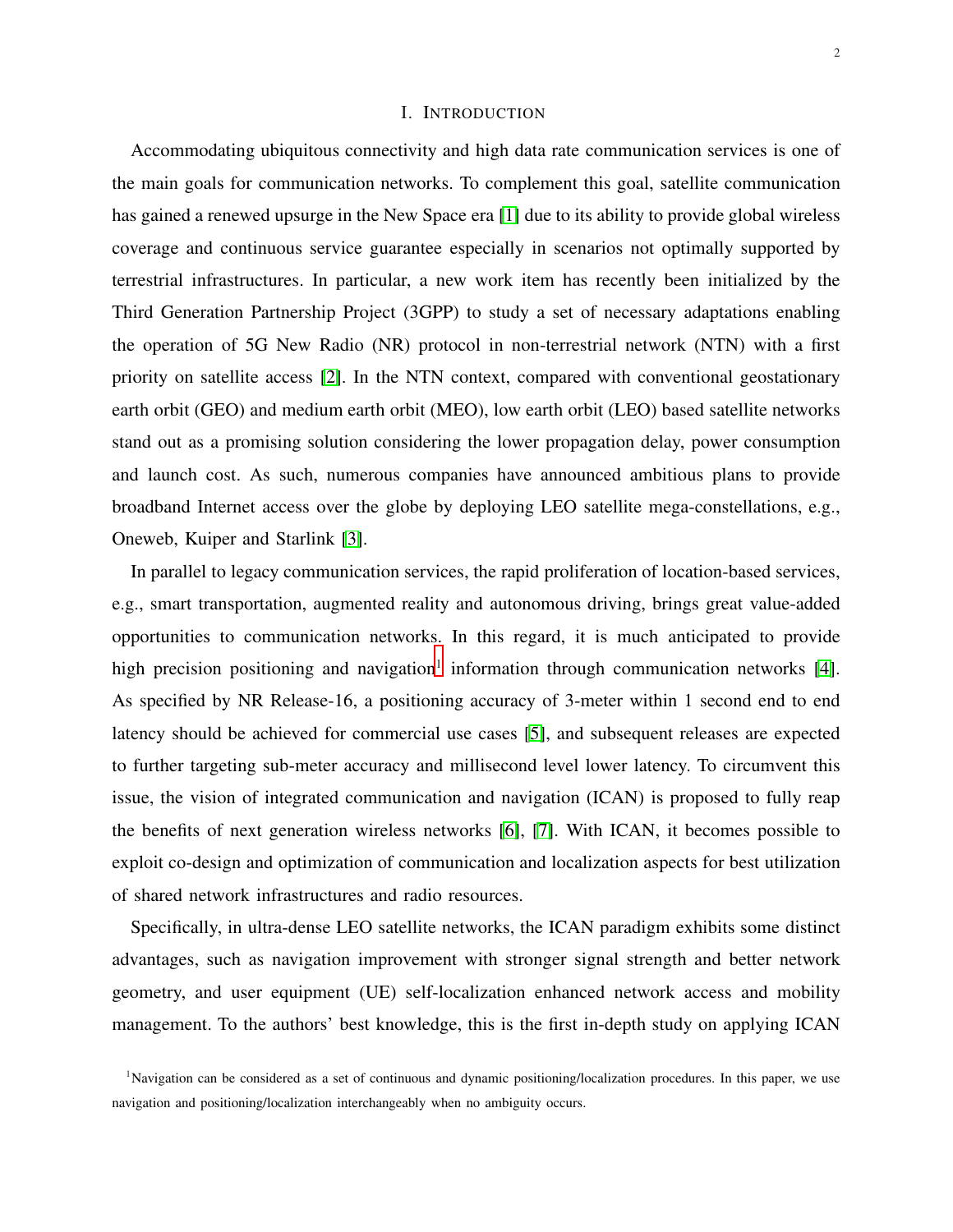concept in the context of LEO satellite mega-constellations. Particularly, we present a through analysis on the benefits, feasibility and challenges for ICAN enabled ultra-dense satellite networks. A novel beam hopping (BH) based solution is then proposed to facilitate flexible ICAN satellite network operation, such that the satellite system can adaptively tune its physical beams for dual-functional communication and positioning purposes. The associated measurement signal structure, physical layer control procedures and practical BH algorithm are elaborated for the integrated satellite system. To validate the performance gain brought by ICAN satellite system, we have conducted a set of experiments following 3GPP NTN satellite simulation assumptions. The numerical results demonstrate that the proposed BH solution can dramatically improve the positioning accuracy from approximate 200-meter to 20-meter. Next, some future research directions are investigated. Finally, we conclude our work.

# II. ICAN SATELLITE NETWORK VISION OVERVIEW

## *A. ICAN Satellite Network: Concepts and Benefits*

Traditionally, although localization systems can reuse communication infrastructures like cellular networks cost-effectively to some extent, the localization and communication systems are mostly designed in separation. This inevitably results in a waste of precious radio resources and network performance degradation. To this end, the ICAN concept is proposed to support both communication and positioning services with optimized network infrastructure design and radio resource utilization for dual purposes. An illustrative example of ICAN enabled satellite system is shown in Fig. [1.](#page-3-0) An ICAN UE can simultaneously receive a set of integrated signal blocks (ISBs) from multiple satellites possibly operating at different orbits. ISBs are utilized for both communication and localization purposes. Besides, to alleviate inter-satellite interference, a color reuse pattern, e.g., 4-color reuse, is employed to broadcasting ISBs originated from different satellites/beams, wherein a color refers to a combination of polarization and frequency. Last but not the least, an integrated ICAN UE receiver structure can be customized to encompass channel estimation, information decoder and location measurement [\[6\]](#page-13-5), such that both services can be provisioned in a seamless manner.

Especially in the context of ultra-dense LEO satellite networks, ICAN paradigm exhibits some distinct benefits as follows.

Location based communication optimization: Due to the prevalent frequency/polarization reuse pattern, a UE can simultaneously measuring positioning reference signals at different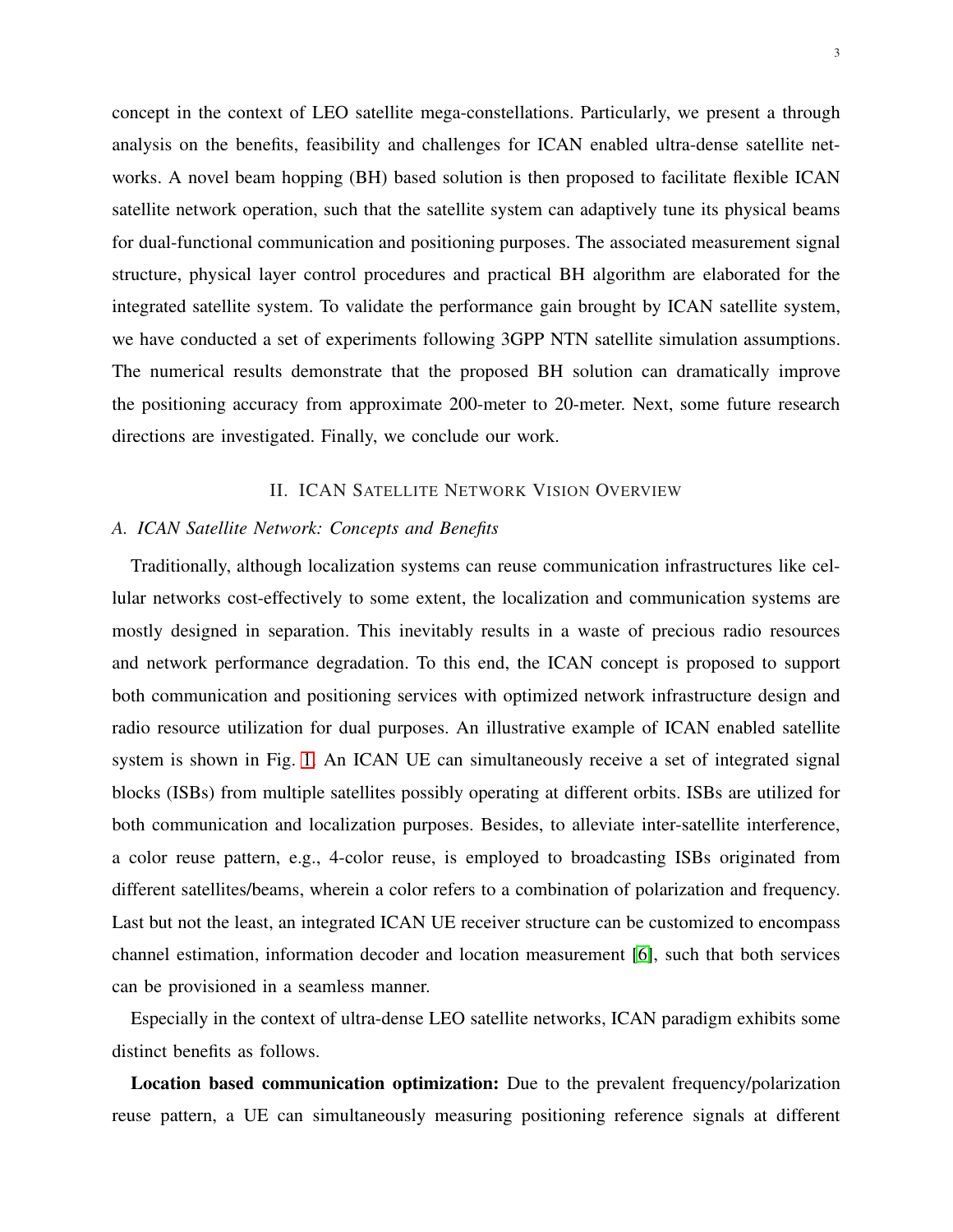

<span id="page-3-0"></span>Figure 1. An example of ICAN enabled satellite system with 4-color reuse and integrated receiver structure [\[6\]](#page-13-5).

frequencies/polarizations from multiple satellites. Through the range measurements and available broadcasting satellite ephemeris, creditable self-localization can be attained by computing location results at the UE side. The acquired location information can be exploited to simplify network mobility management, improve Doppler compensation and timing advance maintenance, and facilitate location enhanced network access over the globe in the highly dynamic LEO satellite scenario. As a consequence, network signaling overhead can be significantly reduced.

Communication for enhanced localization: Compared with traditional global navigation satellite system (GNSS) operating at MEO and GEO, LEO satellite network offers several advantages such as lower propagation delay, 300 to 2400 times stronger signals and threefold improvement in satellite geometry [\[8\]](#page-13-7). Through exploitation of LEO satellite communication capabilities, e.g., satellite-air-ground cooperative transmission, inter-satellite link augmented communication, and satellite communication signals of opportunities, positioning/navigation accuracy can be significantly improved and both multiple-satellite searching complexity and time to first fix can be decreased to some extent.

In summary, the adoption of ICAN can bring additional potential to LEO satellite networks.

## *B. Feasibility Analysis*

One fundamental prerequisite towards realizing ICAN satellite system is feasibility analysis. To this end, we highlight several conditions and technical advances that accelerate the pace to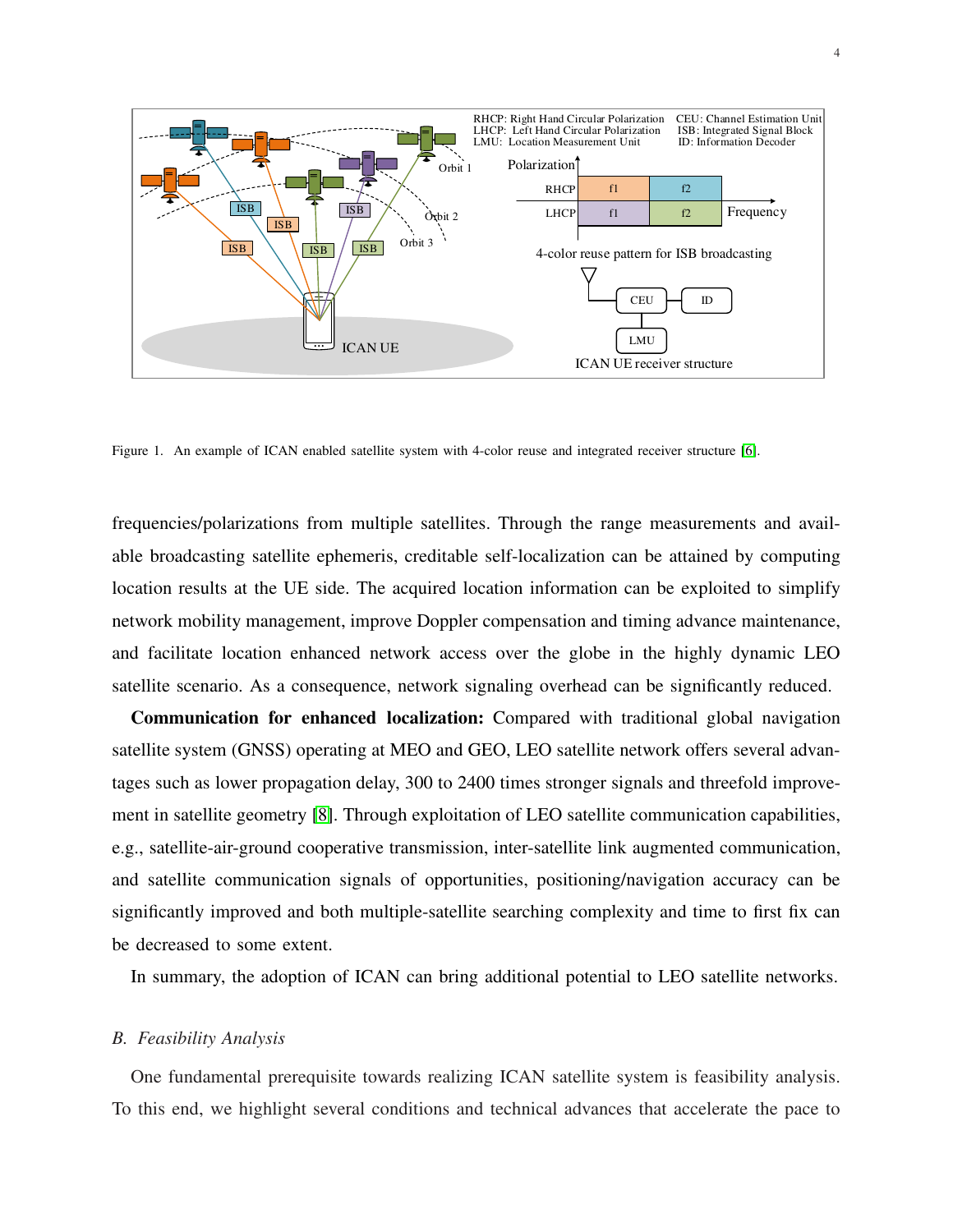a truly functional integrated network.

- Satellite network densification: Driven by advanced manufacturing technology and cheaper launch costs, the LEO satellite network scale has tremendously expanded from traditionally tens of satellites to thousands or even tens of thousands of satellites in the last few decades. For instance, Amazon has recently gained the approval of its Kuiper constellation with 3236 satellites from the U.S. Federal Communications Commission (FCC) [\[9\]](#page-13-8). Meanwhile, SpaceX tends to build its magnificent Starlink constellation composed of nearly 12000 satellites, with more than 500 satellites already deployed on orbit by June 2020 [\[10\]](#page-13-9). As a matter of fact, a UE in a dense satellite network generally can have tens or even hundreds of satellites in view simultaneously. This greatly boosts the communication and navigation capability through multi-satellite cooperation technique.
- Satellite communication characteristics: Unlike the aggressive full frequency reuse in cellular networks, satellite communication typically adopts a frequency/polarization reuse pattern with reuse factor larger than one to mitigate inter-beam interference. This fact is consistent with the localization requirement, as a UE can receive multiple signals at the same time by monitoring different frequencies/polarizations. On the other hand, different from terrestrial networks where the location of base stations is confidential and not informed to UEs, satellite ephemeris are commonly available to UEs in coverage. Therefore, in the satellite scenario, it is feasible and convenient to compute location at the UE side without incurring much complexity and signaling overhead.
- Flexible onboard payload: Owing to the development of flexible satellite payload technique, satellite communication has evolved from previous bent-pipe/transparent architecture to current regenerative one with powerful onboard processing functions, e.g., beam steering and resource orchestration ability [\[11\]](#page-14-0). As a consequence, multiple functions can now be implemented within the satellite itself rather than the ground stations. For example, an Iridium-Next satellite is equipped with communication payload, navigation enhancement payload and earth observation sensors. On the basis, intelligent payload operation for multifarious services can be performed.

# *C. Challenges*

Despite the above advantages, it is technically challenging to design an ICAN satellite system.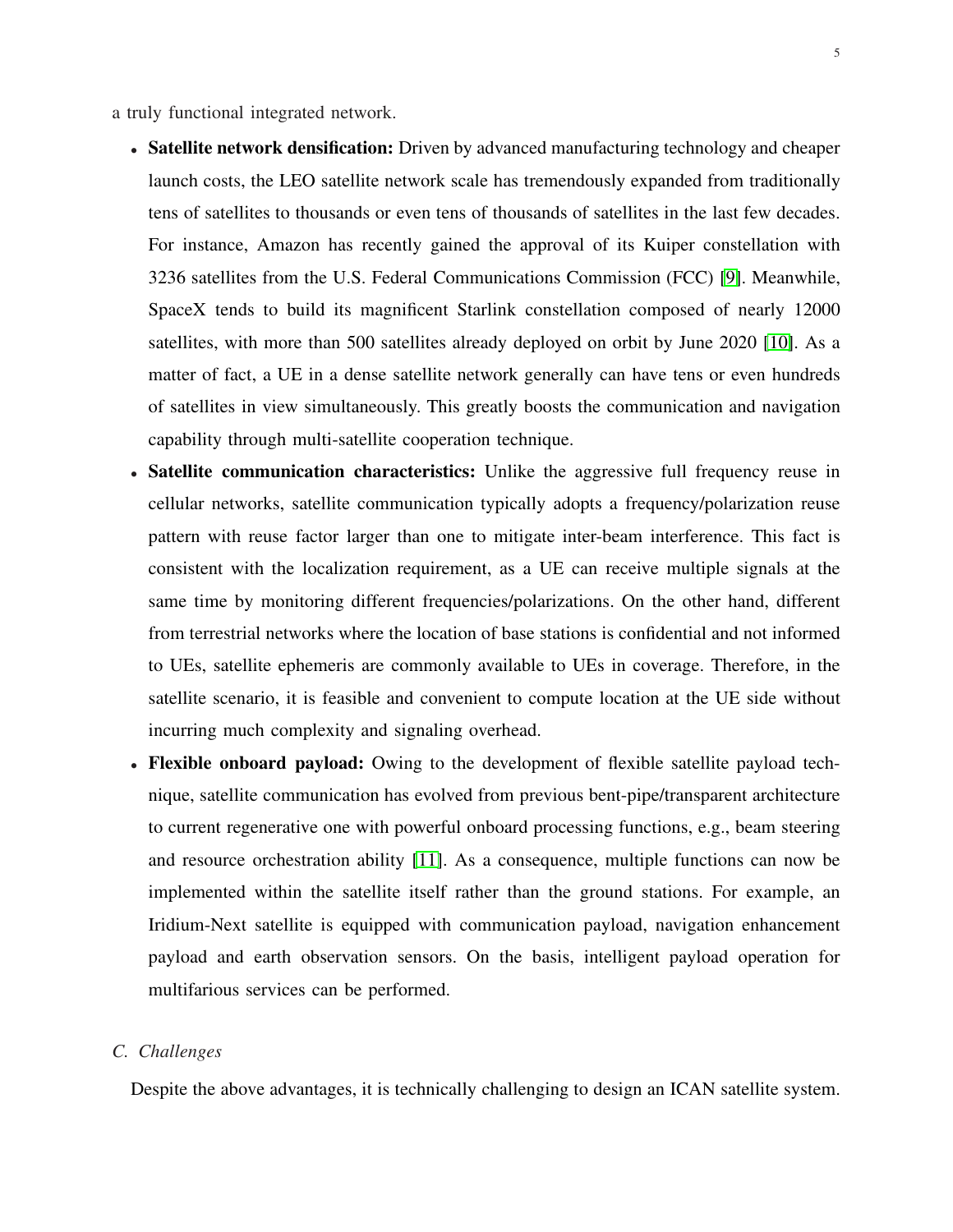- Flexible system architecture: Currently, a communication system is designed mainly for communication purpose with proprietary payload and protocols. As an integrated network, the network is expected to intelligently reconfigure its architecture, e.g., network geometry, reference signal structure and control procedure, such that differentiated services can be optimally supported. Unfortunately, the dynamic network topology variation and constrained multi-dimensional heterogeneous resources induce difficulties in system architecture design.
- Quality of Service (QoS) provisioning: Communication services and positioning services have distinct QoS requirements. Regarding communication services, it is sufficient to have good coverage and signal quality purely from the serving satellite. While for positioning services, acceptable signal quality and network geometry of multiple satellites are essential. The aforementioned two goals are contradictory in general, because a good signal quality for the serving satellite normally means low interference as well as signal strength from neighboring satellites.
- Beam management: Next generation satellites are expected to carry several tens of narrow spot beams. Those beams can be manipulated over complex dimensions, e.g., space, time, power and frequency domain. Multi-dimensional resource joint optimization should be performed for beam management to deal with the extremely non-uniform traffic distribution. To make matter worse, with the fast mobility of satellites, i.e., approximate 7.5 km/s for a typical LEO satellite, beams should be shut on and off from time to time for interference reduction. This leads to extra non-negligible complexity in satellite beam management.

# III. BEAM HOPPING BASED ICAN SATELLITE SYSTEM

Herein, we mainly elaborate on the novel BH based ICAN satellite system framework, which includes the system workflow, detailed BH algorithm design and performance evaluation.

# *A. System Workflow*

First, both the downlink measurement signal structure and physical layer control procedures are designed to facilitate the ICAN satellite system operation.

*1) New Measurement Signal Structure:* In NR, the downlink measurement signals for UEs during initial access and idle mode are termed as synchronization signal blocks (SSBs). While in the ICAN enabled NTN environment, a new measurement signal structure is required to enable both cell search and UE passive localization process. Specifically, the ISBs consist of two logical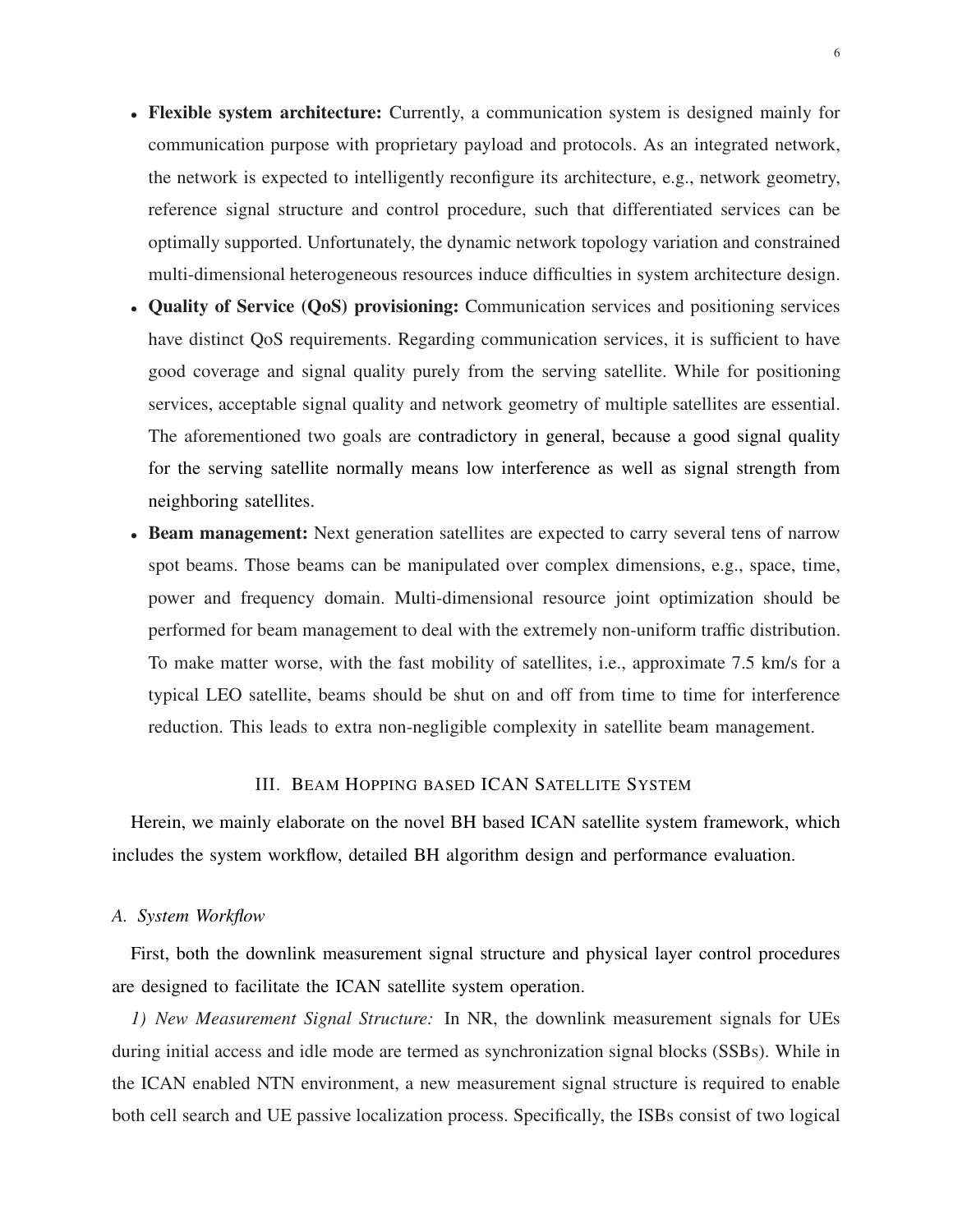

<span id="page-6-0"></span>Figure 2. Measurement signal structures for ICAN satellite system: (a) ISB with same CRSB and PRSB design case; (b) ISB with separate CRSB and PRSB design case.

parts, namely communication reference signal blocks (CRSBs) and positioning reference signal blocks (PRSBs). We use the term logical because the actual realization of CRSBs and PRSBs can be the same in uniform broadcasting signal design case or different in separate broadcasting signal design case. An example measurement signal structure for the above two cases are depicted in Fig. [2\(](#page-6-0)a) and Fig. [2\(](#page-6-0)b), respectively. Hereafter, the separate design case is taken as an example to show the concrete functions of CRSBs and PRSBs.

CRSBs: The CRSBs are used for UEs to acquire time and frequency synchronization with a cell and to detect its physical layer cell ID. The CRSBs last for a time duration of  $T_{CRSB}$  within a periodicity of  $T_{per}$ . To some extent, one can view CRSBs as conventional SSBs, except that CRSBs have a more general meaning and can span over frequency/time/space domain. Notably, a UE can acquire the PRSB configurations for multiple neighboring satellites by extracting the system information (SI) contained in the CRSBs of the accessed cell.

**PRSBs:** The PRSBs are dedicated for ranging purpose, and span for a time duration of  $T_{PRSB}$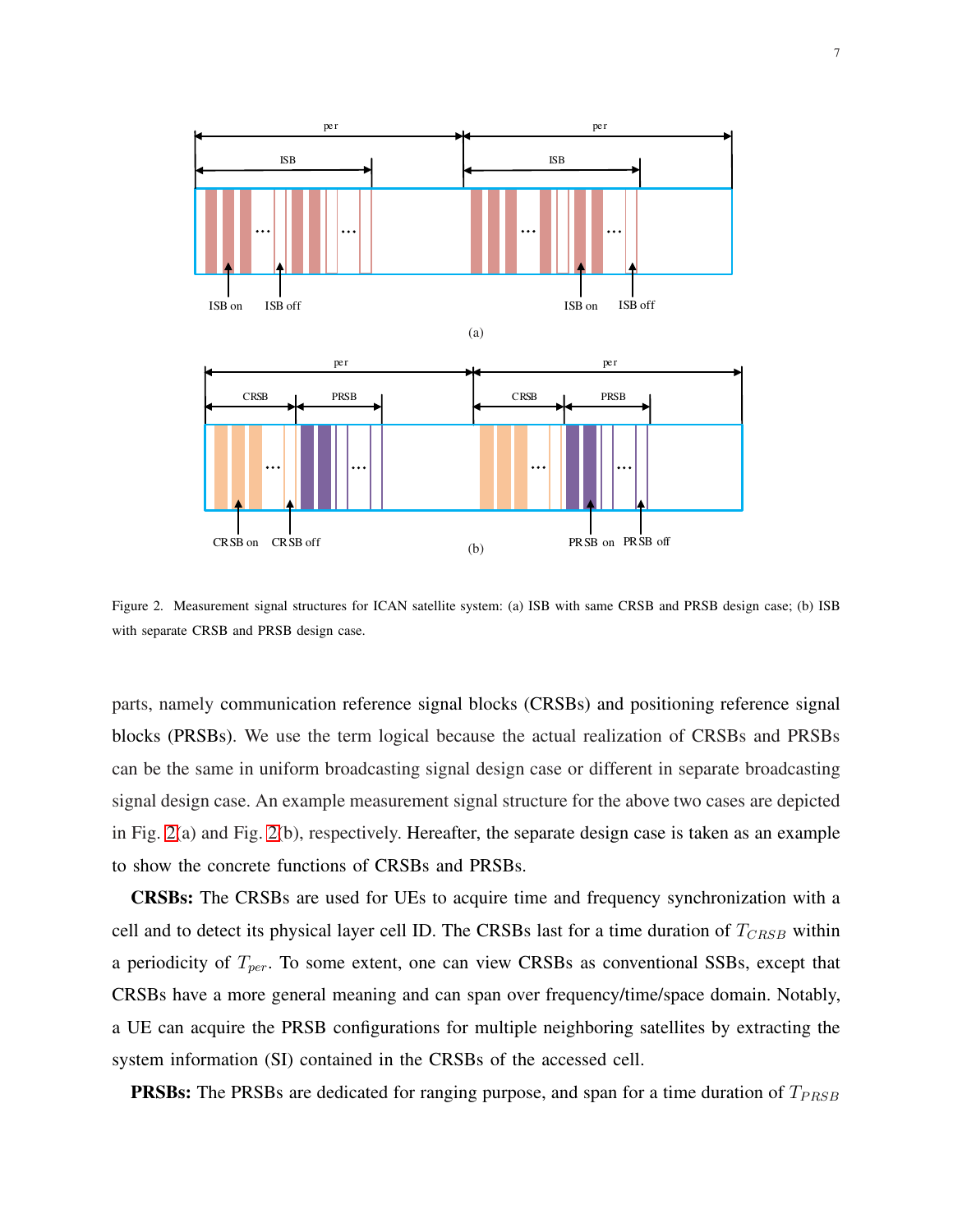within a periodicity of  $T_{per}$ . The pseudo-random quadrature phase shift keying (QPSK) sequence with diagonal pattern defined in Release-9 is an example PRSB design. A UE can receive PRSBs from multiple satellites on demand and perform related measurements, e.g., time of arrival (ToA), frequency of arrival (FoA), and angle of arrival (AoA), to calculate self location. Note that both CRSBs and PRSBs can be turned on and off for the aim of interference reduction and service provisioning. Furthermore, the time duration of  $T_{CRSB}$  and  $T_{PRSB}$  can be tuned dynamically to strike a good balance between communication and localization performance.

*2) Physical Layer Control Procedures:* The physical layer control procedure is tailored for ICAN satellite system. A concrete flow diagram of the control procedure is given in Fig. [3.](#page-8-0) To be specific, a UE during initial access or in the idle mode should first search for the CRSBs from its serving satellite. Based on the received signal quality and CRSB configuration information, the UE can then perform random access or cell reselection procedure. Note that the aforementioned procedures are completed purely based on signal quality measurements, e.g., reference signal receiving power (RSRP). If there is positioning requirement for mobility management or cell access, the UE should then measure PRSBs from multiple neighboring satellites besides the serving satellite. The configuration information of the PRSBs can be obtained from the serving satellite's SI. Through adequate number of range measurements, e.g., ToA/FoA/AoA, the UE is able to calculate its own location and then utilize the location information for various usage, e.g., location enhanced network access.

#### *B. Beam Hopping Scheme*

Due to the payload weight and volume limitations, it is essential to employ only a small subset of transmitters/beams for serving extensive satellite coverage area. As an appealing solution, BH has been proposed accordingly. Assuming that a satellite intends to achieve a coverage of N beams by K transmitters/beams with  $K < N$ . For this aim, at each time stamp, a maximum number of K beams are assigned to illuminate a portion of the whole satellite coverage area, and time-division multiplexing approach is implemented to manipulate the set of  $K$  beams into different portions within the coverage area of  $N$  beams. Through flexible beam allocation, full satellite coverage service can be eventually obtained.

Herein, we exploit the BH mechanism to efficiently broadcast ISBs, i.e., CRSBs and PRSBs, in ICAN enabled satellite systems. More specifically, CRSBs are transmitted using communication beams, while PRSBs are transmitted by positioning beams. To support the beam sharing over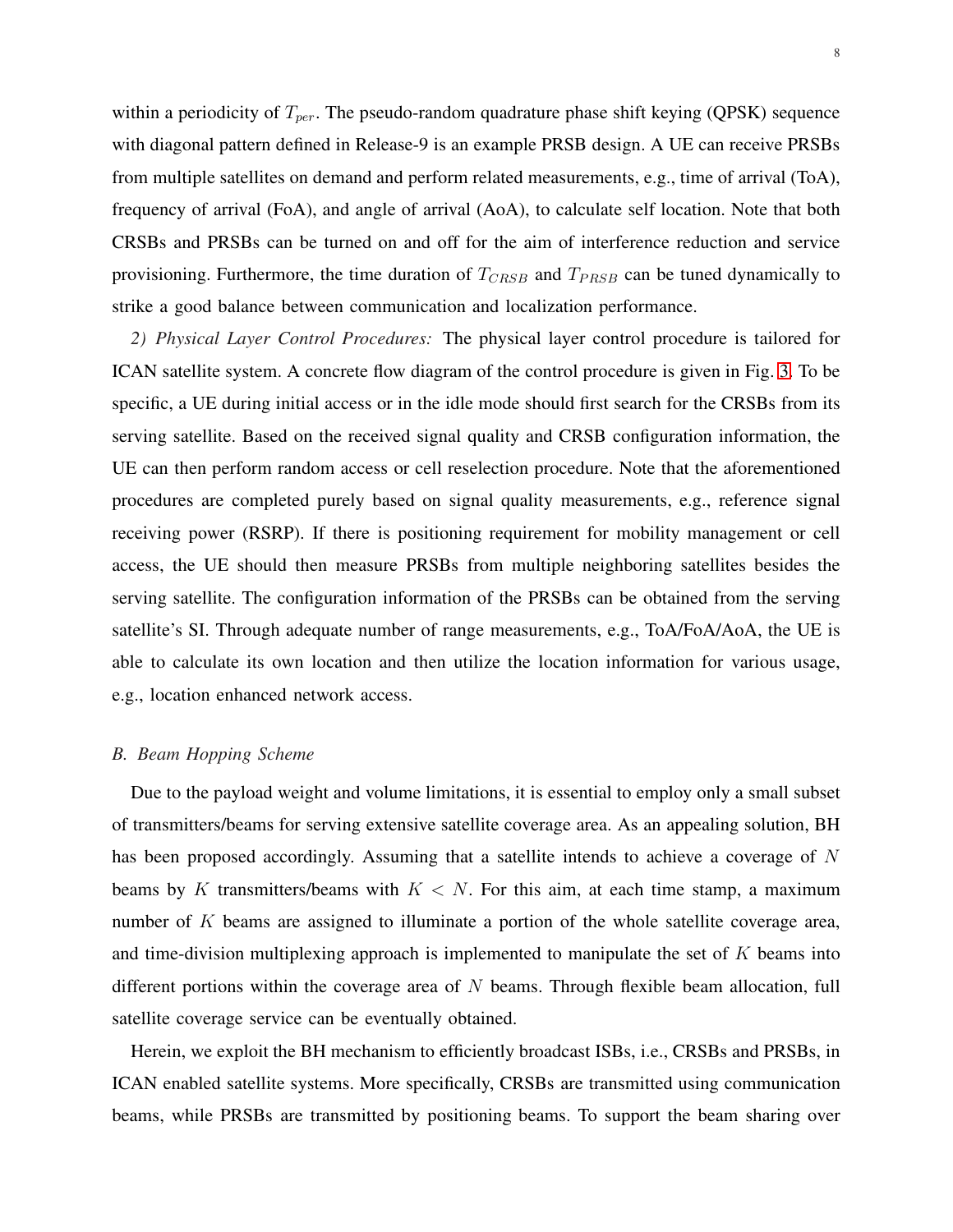

<span id="page-8-0"></span>Figure 3. Physical control procedure for ICAN satellite system.

a common physical transceiver, BH is applied to adaptively tune the physical beams between communication beams and positioning beams in a time-division multiplexing manner. Besides, an efficient UV plane based BH algorithm (UVBHA) is devised for beam transformation, where UV plane is defined as the perpendicular plane to the satellite-earth line on the orbital plane [\[2\]](#page-13-1). In UVBHA, a hexagonal beam layout is defined on the UV plane with UV coordinate of the nadir of the reference satellite setting to (0,0) for communication beams. For positioning beams, there are two different configuration situations. Firstly, to perform localization in its own service area, the satellite can simply reuse the communication beams as positioning beams. Secondly, to assist localization for a neighboring satellite, the satellite needs to translate the beams centered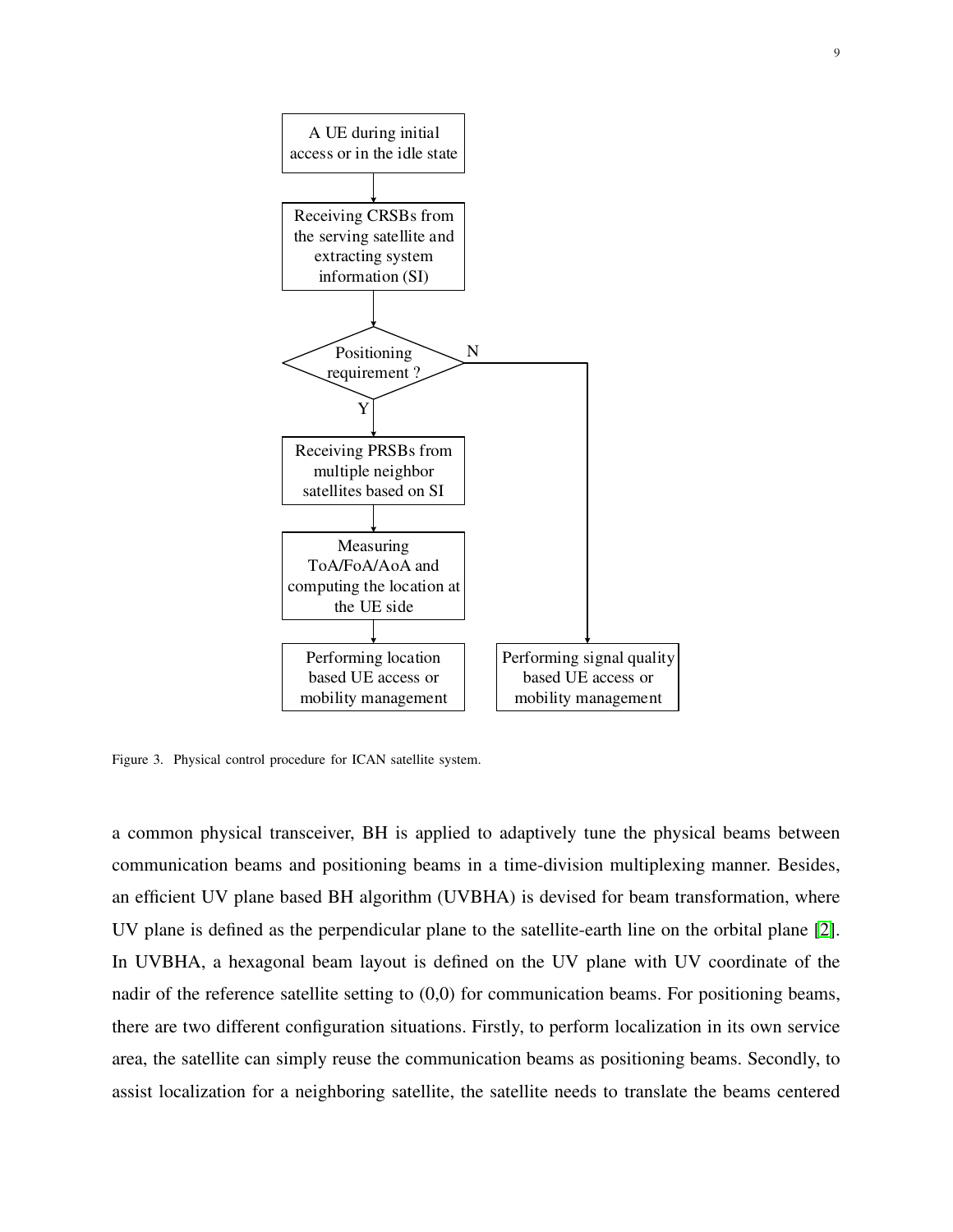

<span id="page-9-0"></span>Figure 4. Beam layout for an example ICAN satellite system: (a) communication beams; (b) positioning beams. Dots of the same color correspond to the sets of beams in a satellite, with each dot representing a certain beam center mapping on the geodetic plane.

at  $(0,0)$  to the center of the neighbor satellite's nadir in the UV plane denoted by  $(u, v)$ . We can derive  $u = sin\theta cos\varphi$  and  $v = sin\theta sin\varphi$ , where  $\theta$  and  $\varphi$  represent beam bore-sight steering angle and azimuth, respectively.

An example beam layout of 4 satellites for the proposed UVBHA in geodetic plane is shown in Fig. [4.](#page-9-0) As can be seen, each satellite is equipped with 61 beams. The set of communication beams are pointed at the origin, i.e., (0,0) in the UV plane, of the reference satellite. In addition, Sat-1 in Fig. [4\(](#page-9-0)b) still uses the set of communication beams as positioning beams. For neighboring satellites, i.e., Sat-2, Sat-3 and Sat-4, the set of beams are redirected to the nadir of Sat-1 to enable UE localization in its service area. Consequently, with UVBHA, the physical beams can be shared for dual purposes, i.e., communication and positioning beams. There are several aspects to be noted in BH algorithm design. First, the beam layout for positioning beams are generally not hexagonal as beams deviates from the nadir. Second, the coverage of positioning beams after BH is larger than that of communication beams, and thus further optimization, e.g., turn off some edge beams, can be investigated.

# *C. Performance Evaluation*

In this part, to validate the performance gain brought by ICAN satellite system, a thorough simulation platform is built based on 3GPP NTN simulation assumptions and parameters. The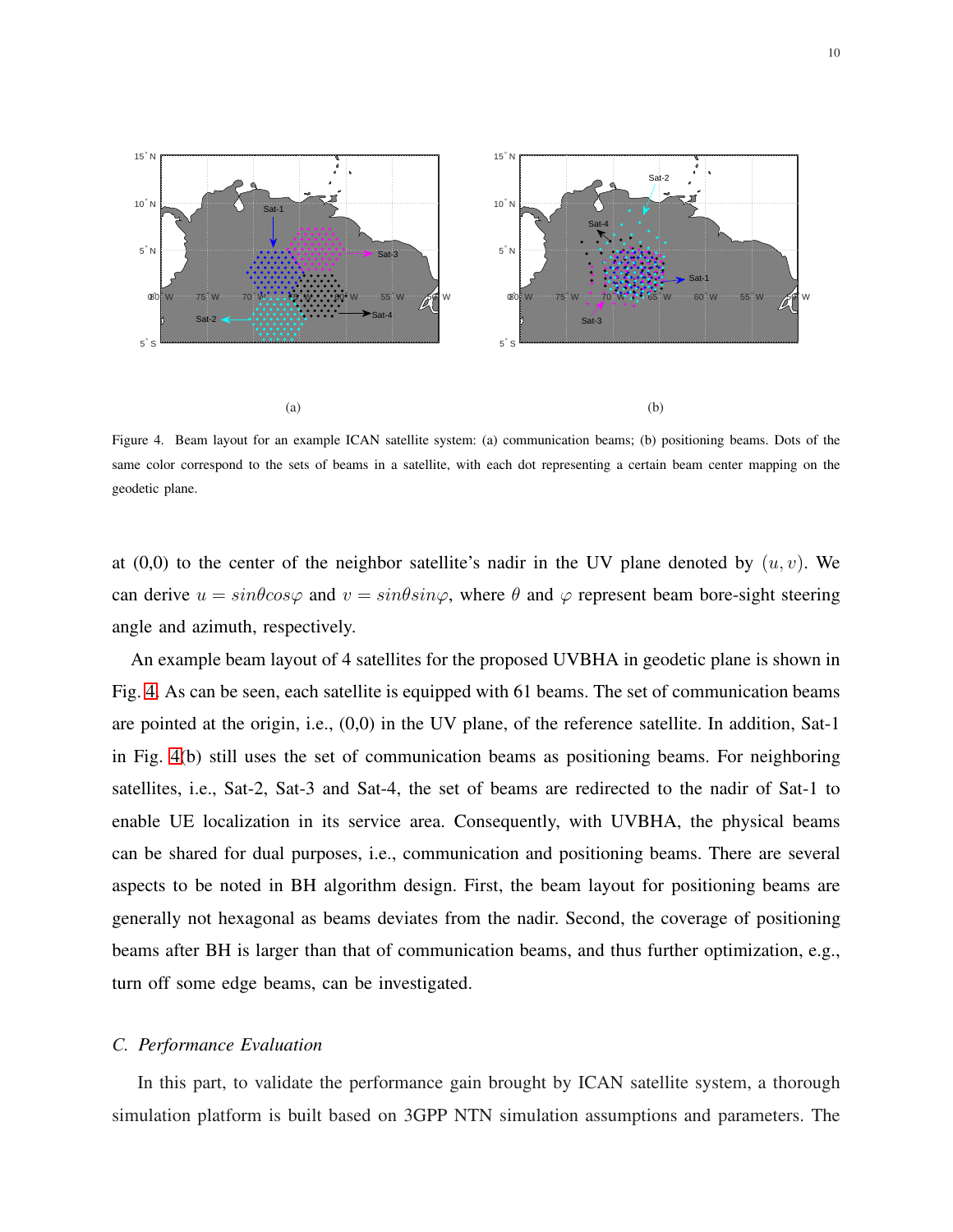<span id="page-10-0"></span>

| Parameters                            | Values                       |
|---------------------------------------|------------------------------|
| The number of orbit                   | 40                           |
| The number of satellite per orbit     | 60                           |
| Orbit inclination                     | 87.5                         |
| Orbit height                          | $1200$ km                    |
| The number of beam per satellite      | 61                           |
| Carrier frequency                     | 2 GHz                        |
| Satellite EIRP density                | 40 dBW/MHz                   |
| System bandwidth                      | 30 MHz                       |
| Frequency reuse factor                | 3                            |
| Equivalent satellite antenna aperture | $0.5 \text{ m}$              |
| Antenna pattern                       | Bessel function [2]          |
| Channel Model                         | Clear Sky with line of sight |
| UE type                               | Handheld [2]                 |
| CRSBs/PRSBs                           | <b>SSBs</b>                  |
| Subcarrier Spacing                    | 15 KHz                       |
| Positioning method                    | <b>TDOA</b>                  |
| Number of satellites for positioning  | 6, 8                         |

Table I KEY SIMULATION PARAMETERS.

set of key parameters used for simulation are summarized in Table [I.](#page-10-0) Particularly, the satellite network comprises a total of 2400 satellites, with an orbit height of 1200 km and inclination of 87.5 degree. For dynamic simulation, the orbit period is divided into 100 snapshots of equal time duration. A total of 500 stationary UEs are randomly deployed in the target area with longitude and latitude setting to [-70,-60] and [-5,5], respectively. The time differential of arrival (TDOA) based positioning algorithms adopted by 3GPP technical specifications are taken as the benchmark and the corresponding Cramer-Rao lower bound (CRLB) for positioning performance is theoretically derived<sup>[2](#page-10-1)</sup>. The CRLB results for different schemes in the example network are given in Fig. [5.](#page-11-0) It can be observed that the proposed BH method significantly outperforms traditional method using communication beams (TMCB) in terms of CRLB. This is because in TMCB, although the received signal quality from the serving satellite is favorable,

<span id="page-10-1"></span><sup>&</sup>lt;sup>2</sup>Since the communication beams in conventional system and ICAN satellite system are identical, there is no difference in communication related performance, e.g., signal quality. We thus only consider positioning related performance comparison in this paper.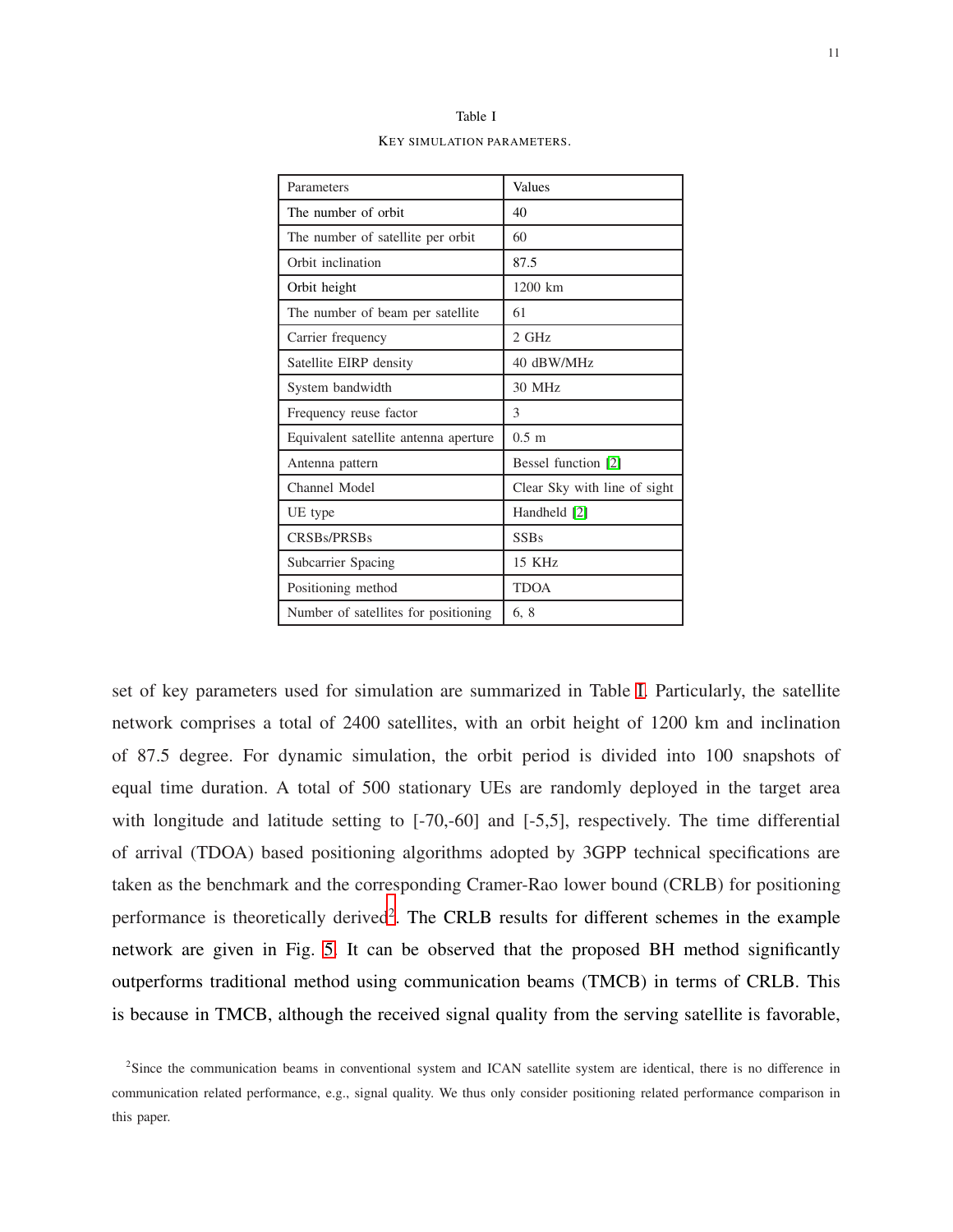

<span id="page-11-0"></span>Figure 5. CRLB results for different schemes in the example ICAN satellite network.

the signal quality from neighboring satellites is very poor due to the long distance between UE and beam center location. Nonetheless, in the proposed BH method, neighboring satellite beam center is directed to cover UEs of interest, and thus multiple signals with good quality can be measured to facilitate high accuracy positioning. Besides, as the number of positioning satellites increases from 6 to 8, the CRLBs for both algorithms improve as well. This phenomena can be expected, because more signals and better network geometry are obtained by exploring satellite diversity. Furthermore, both the TMCB and proposed BH method exhibit CRLB fluctuation as time snapshots change. The variation tendency is quite complicated, due to the intertwined influence by time varying inter-beam interference and dynamic geometric dilution of precision (GDOP).

# IV. OPEN RESEARCH ISSUES

In this section, we identify several open research directions related to the ICAN system design.

# *A. Intelligent Multi-Resource Allocation*

With multi-dimensional resources, e.g., power, time, frequency and beam, presented in the integrated network, intelligent resource allocation scheme is highly required. However, due to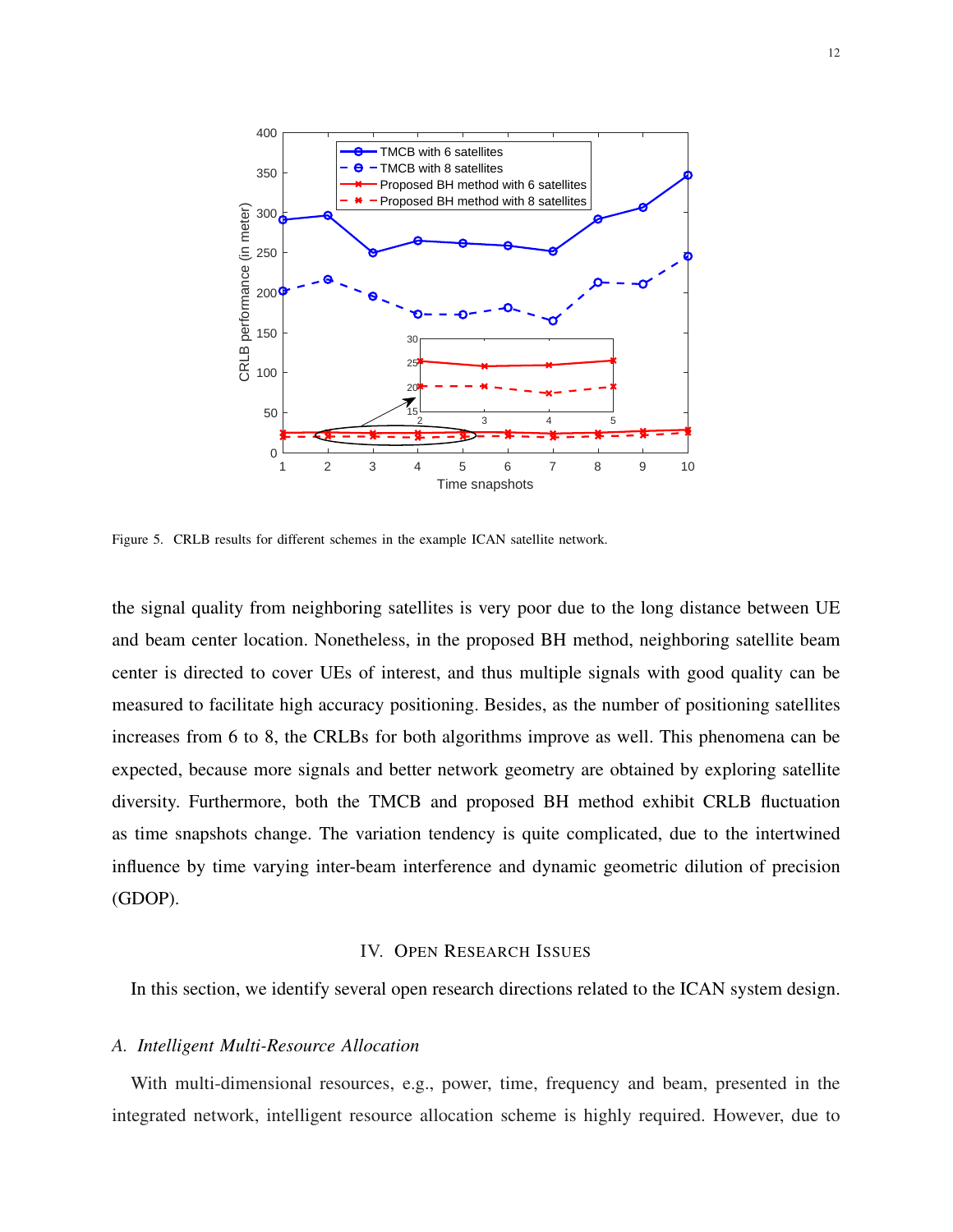the highly dynamic network topology evolution, the multi-resource availability varies accordingly. Besides, the non-uniform traffic distribution in both space-time domain makes the optimal match between resource and differentiated services challenging. To make matter worse, the use of massive satellites and dense beams exacerbates the prevalent inter-beam interference problem in satellite networks. This issue needs to be carefully tackled in the resource allocation schemes. One viable solution is to apply the promising machine learning technique, e.g., deep learning and reinforcement learning, because more cognition and intelligence can be exploited to improve network performance under complex and dynamic radio conditions [\[12\]](#page-14-1), [\[13\]](#page-14-2).

# *B. Integrated Broadcasting Signal Design*

To fully reap the benefits of the envisioned ICAN satellite network, a fundamental issue lies in the ISB design for dual communication and navigation usage. As for communication waveform design, several key parameters including peak-to-average power ratio (PAPR), out of band leakage, error performance and spectral efficiency should be considered. With respect to navigation waveform design, it is crucial to take autocorrelation/cross-correlation properties and ranging resolution requirements into account. However, traditional orthogonal frequency division multiplexing (OFDM) communication signal is suboptimal in the satellite environment, due to the high PAPR, large Doppler shift and long delay presented in ICAN satellite system. Further investigation is highly demanded to solve the aforementioned problem.

# *C. Theoretical Performance Analysis Framework*

Theoretical performance analysis can provide important guidance for ICAN satellite system design. However, it is a nontrivial task to conduct theoretical performance analysis for ultradense LEO satellite networks considering the following aspects. On the one hand, the network is dynamic in terms of both channel connectivity and quality, a tractable analysis framework dealing with those dynamics is troublesome. Moreover, the complicated interaction between communication and navigation should be captured in the performance analysis framework. On the other hand, numerous imperfect stochastic effects should be accounted in the ICAN satellite network for accurate analysis, such as large delay, nonlinearity, orbit perturbation, atmospheric environment and so on. A possible solution is to leverage both the stochastic geometry and dynamic graph theory [\[14\]](#page-14-3), [\[15\]](#page-14-4), such that both the dynamic and stochastic effects are elegantly modeled. Overall, in-depth research efforts are expected to tackle this issue.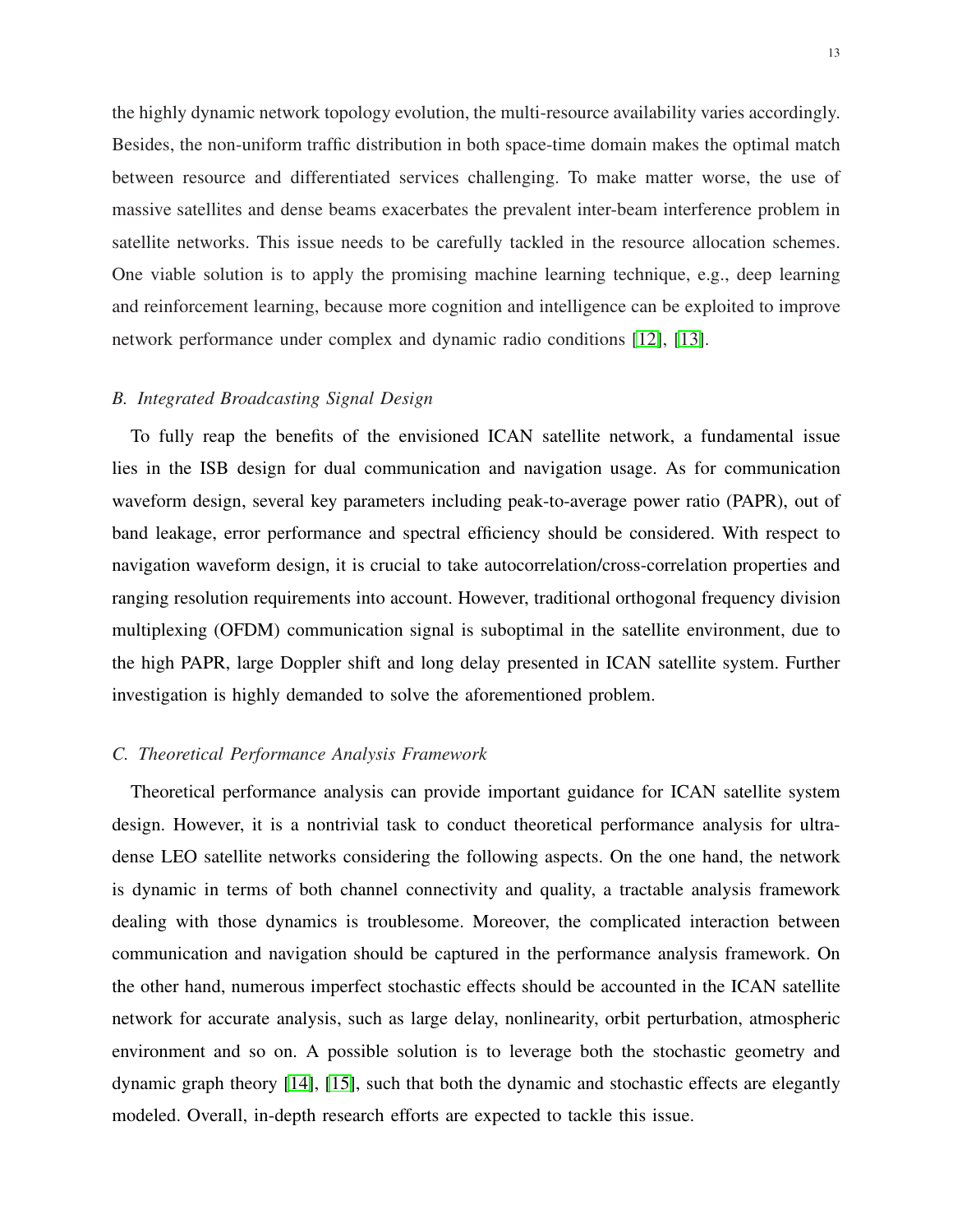## *D. Multi-Layer Heterogeneous Network Cooperation*

It is widely acknowledged that a single standalone network infrastructure is not sufficient and economic to support diverse service requirements, e.g., Terabits per second data rate and centimeter-level positioning accuracy. For instance, terrestrial cellular network is generally not available in remote and disaster-striking areas, while satellite/aerial communication experiences heavy attenuation in indoor environments. In this regard, it is imperative to construct a multi-layer heterogeneous network architecture integrating satellite, air, and ground counterparts. However, due to the various characteristics and capacity of the above three network segments, network cooperation scheme with context-awareness becomes quite complex and remains to be studied.

# V. CONCLUSION

This article addressed the issue of exploiting ICAN techniques for ultra-dense LEO satellite networks. The beam hopping based framework encompassing reference signal structure, physical layer control procedure, algorithm design, and performance evaluation was comprehensively studied. Significant CRLB performance gains are achieved through the integrated system. Since ICAN enabled satellite system is still in its infancy, we expect that this study could open up a new research direction for the design of next-generation LEO satellite networks.

# **REFERENCES**

- <span id="page-13-0"></span>[1] O. Kodheli *et al.*, "Satellite Communications in the New Space Era: A Survey and Future Challenges," *arXiv preprint arXiv:2002.08811*, pp. 1-45, Mar. 2020.
- <span id="page-13-1"></span>[2] 3GPP TR 38.821 V16.0.0, "Solutions for NR to Support Non-Terrestrial Networks (NTN)," Release 16, Dec. 2019.
- <span id="page-13-2"></span>[3] B. Di *et al.*, "Ultra-Dense LEO: Integration of Satellite Access Networks into 5G and Beyond," *IEEE Wireless Commun.*, vol. 26, no. 2, pp. 62-69, Apr. 2019.
- <span id="page-13-3"></span>[4] Jose A. del Peral-Rosado *et al.*, "Survey of Cellular Mobile Radio Localization Methods: From 1G to 5G," *IEEE Commun. Surveys & Tutorials*, vol.20, no.2, pp. 1124-1148, 2018.
- <span id="page-13-4"></span>[5] 3GPP TR 38.855 V16.0.0, "Study on New Radio (NR) Positioning Support," Release 16, Mar. 2019.
- <span id="page-13-5"></span>[6] Z. Xiao *et al.*, "An Overview on Integrated Localization and Communication Towards 6G," *arXiv preprint [arXiv:2006.01535](http://arxiv.org/abs/2006.01535)*, pp. 1-35, Jun. 2020.
- <span id="page-13-6"></span>[7] S. Jeong *et al.*, "Beamforming Design for Joint Localization and Data Transmission in Distributed Antenna System," *IEEE Trans. Veh. Technol.*, vol. 64, no. 1, pp. 62-76, Jan. 2015.
- <span id="page-13-7"></span>[8] T. Reid *et al.*, "Broadband LEO Constellations for Navigation," *NAVIGATION, Journal of the Institute of Navigation*, vol. 65, no. 2, pp. 205-220, Feb. 2018.
- <span id="page-13-8"></span>[9] FCC, "Application for Fixed Satellite Service by Kuiper Systems LLC," July 2020.
- <span id="page-13-9"></span>[10] FCC, "SpaceX Non-Geostationary Satellite System (Attachment A)," 2016.